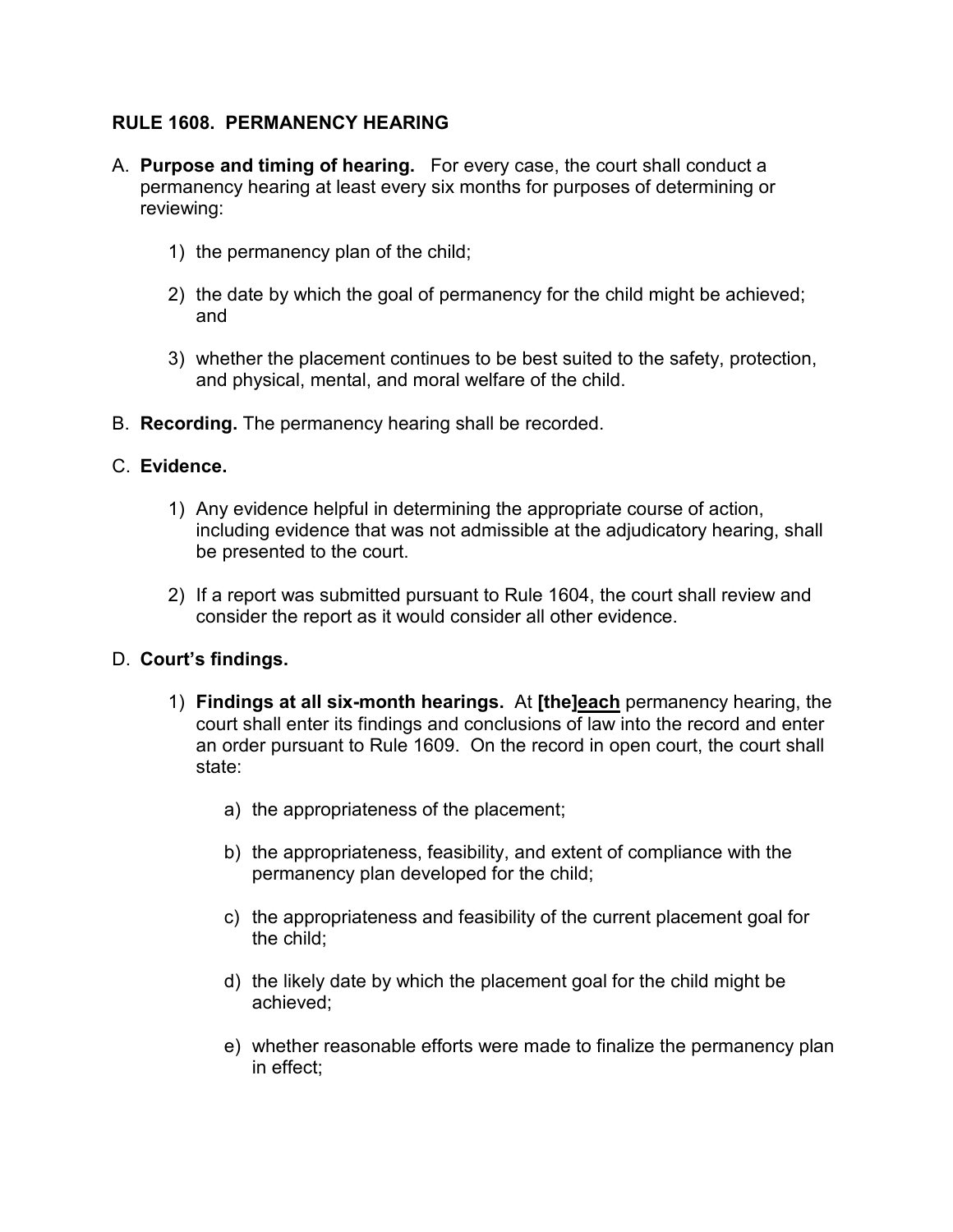- f) whether the county agency has made services available to the guardian, and if not, why those services have not been made available;
- g) the continued appropriateness of the permanency plan and the concurrent plan;
- h) whether the county agency has satisfied the requirements of Rule 1149 regarding family finding, and if not, the findings and conclusions of the court on why the requirements have not been met by the county agency;
- i) whether the child is safe;
- j) if the child has been placed outside the Commonwealth, whether the placement continues to be best suited to the safety, protection, and physical, mental, and moral welfare of the child;
- k) the services needed to assist a child who is sixteen years of age or older to make the transition to independent living, including:
	- i) the specific independent living services or instructions that are currently being provided by the county agency or private provider;
	- ii) the areas of need in independent living instruction that have been identified by the independent living assessment completed pursuant to the Chafee Act, 42 U.S.C. § 671 *et seq*.;
	- iii) the independent living services that the child will receive prior to the next permanency review hearing;
	- iv) whether the child is in the least restrictive, most family-like setting that will enable him to develop independent living skills;
	- v) the efforts that have been made to develop and maintain connections with supportive adults regardless of placement type;
	- vi) whether the child is making adequate educational progress to graduate from high school or whether the child is enrolled in another specified educational program that will assist the child in achieving self-sufficiency;
	- vii) the job readiness services that have been provided to the child and the employment/career goals that have been established;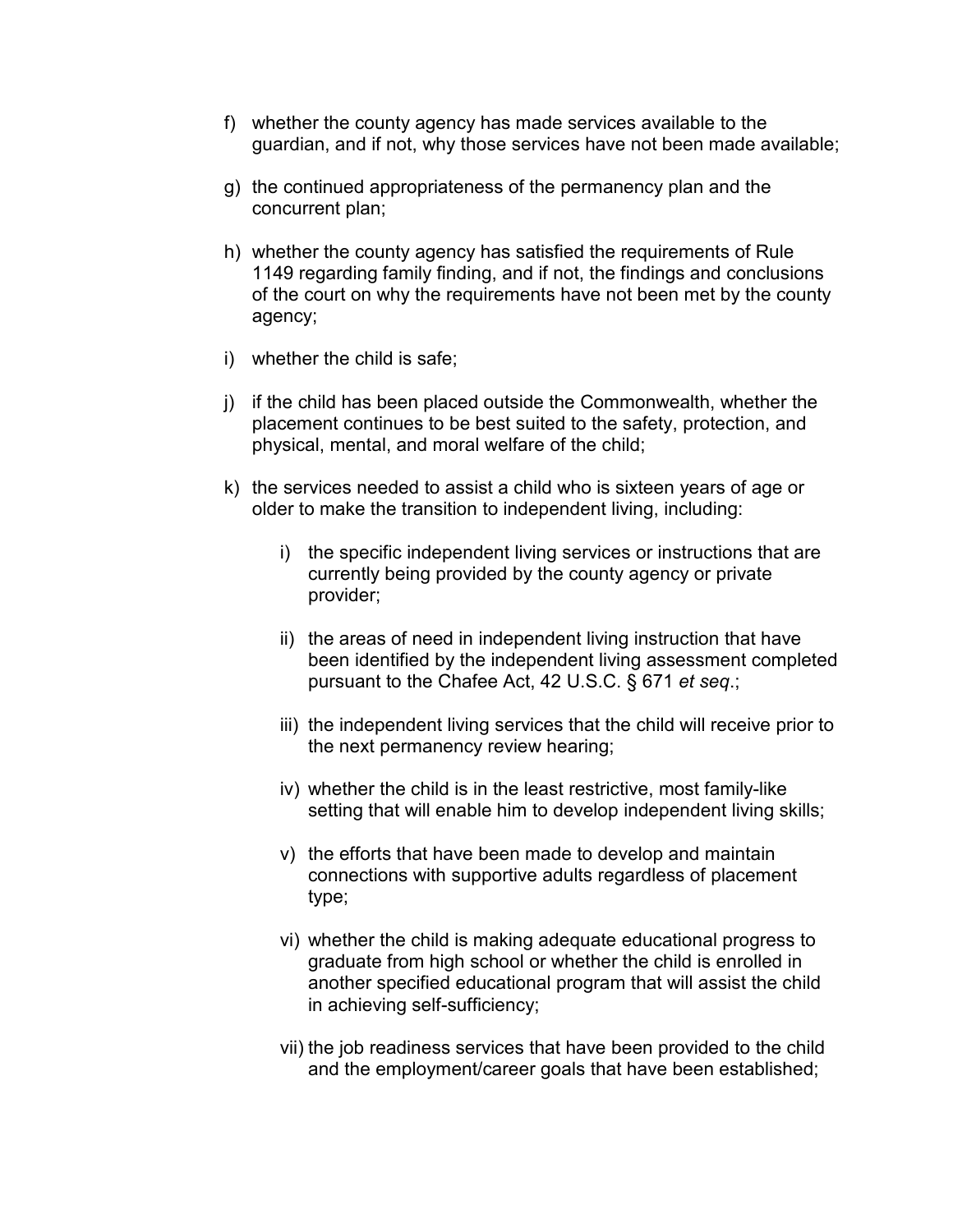viii)whether the child has physical health or behavioral health needs that will require continued services into adulthood; and

- ix) the steps being taken to ensure that the youth will have stable housing or living arrangements when discharged from care;
- l) any educational, health care, and disability needs of the child and the plan to ensure those needs are met;
- m) if a sibling of a child has been removed from the home and is in a different setting than the child, whether reasonable efforts have been made to place the child and sibling of the child together or whether such joint placement is contrary to the safety or well-being of the child or sibling; and
- n) if the child has a sibling, whether visitation of the child with that sibling is occurring no less than twice a month, unless a finding is made that visitation is contrary to the safety or well-being of the child or sibling.
- 2) **Another Planned Permanent Living Arrangement (APPLA) for Children Sixteen Years of Age or Older. At each permanency hearing for a child who is sixteen years or older and has a permanency goal of APPLA, the additional considerations, requirements, and findings shall be made by the court.** 
	- **a) Additional Considerations. Before making its findings pursuant to paragraph (D)(2)(c), the court shall hear testimony or review evidence obtained as of the date of the hearing and entered into the record concerning the documented county agency's steps taken to ensure that:** 
		- **i) there has been intensive, ongoing, and unsuccessful efforts made to return the child home or secure a placement for the child with a fit and willing relative, a legal guardian, or an adoptive parent;**
		- **ii) the foster family home or child-care institution is following the reasonable and prudent parent standard; and**
		- **iii) the child has had regular, ongoing opportunities to engage in age and developmentally appropriate activities.**
	- **b) Additional Requirements. Before making its findings pursuant to paragraph (D)(2)(c), the court shall ask the child about the child's desired permanency outcome;**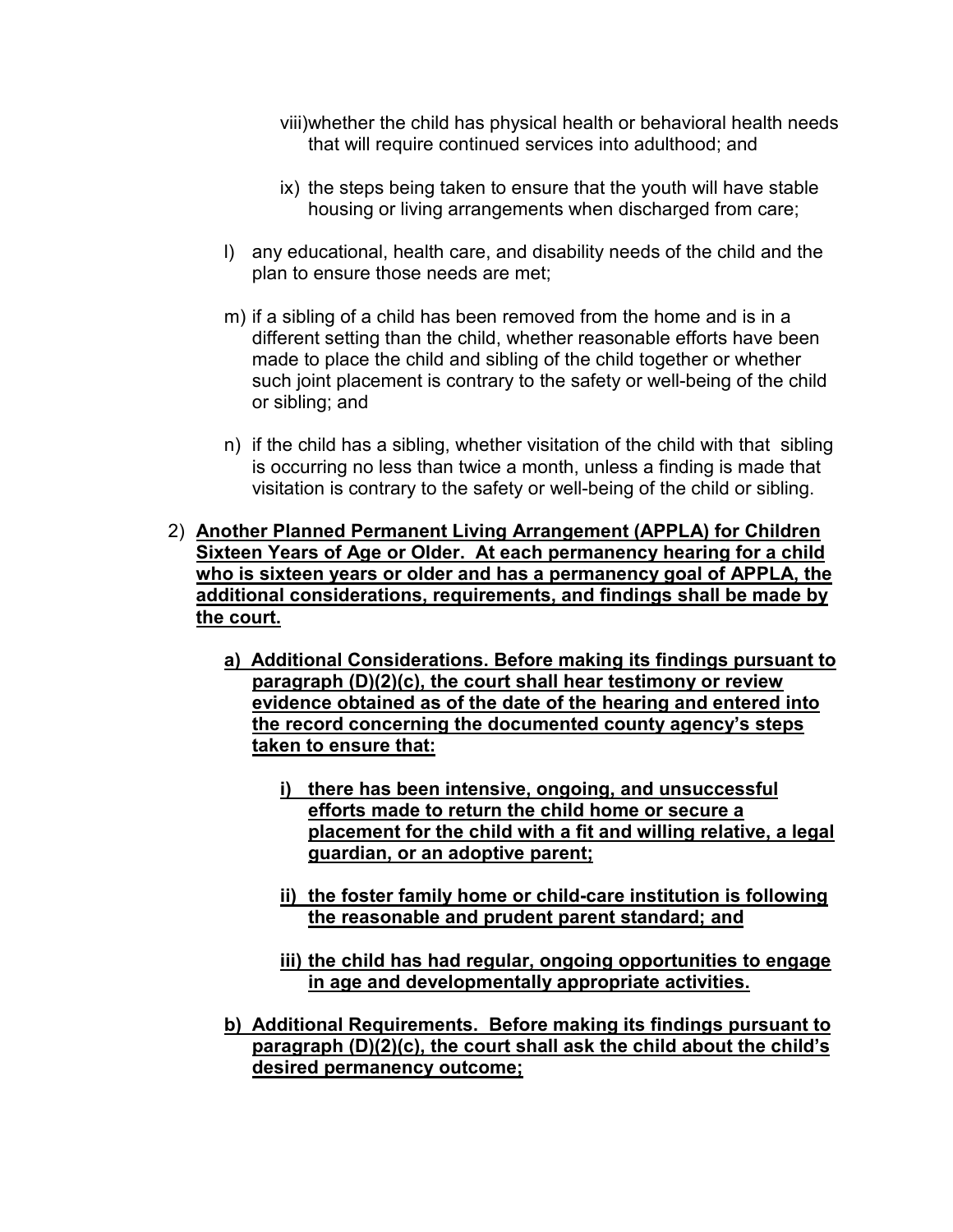- **c) Additional Findings. At each permanency hearing, based upon the considerations and requirements listed in paragraph (D)(2)(a)&(b) and any other evidence deemed appropriate by the court, the court shall state in open court on the record the following:** 
	- **i) reasons why APPLA continues to be in the best permanency plan for the child; and**
	- **ii) compelling reasons why it continues to not be in the best interests of the child to return home; be placed for adoption; be placed with a legal guardian; or be placed with a fit and willing relative.**
- **[2]3**) **Additional findings for fifteen of last twenty-two months.** If the child has been in placement for fifteen of the last twenty-two months, the court may direct the county agency to file a petition to terminate parental rights.
- E. **Advanced Communication Technology.** Upon good cause shown, a court may utilize advanced communication technology pursuant to Rule 1129.
- F. **Family Service Plan or Permanency Plan.** 
	- 1) The county agency shall review the family service plan or permanency plan at least every six months, including all family finding efforts pursuant to Rule 1149.
	- 2) The family service plan or permanency plan shall identify which relatives and kin were included in its development and the method of that inclusion.
	- 3) If the plan is modified, the county agency shall follow the filing and service requirements pursuant to Rule 1345.
	- 4) The parties and when requested, the court, shall be provided with the modified plan at least fifteen days prior to the permanency hearing.

## **COMMENT**

*See* 42 Pa.C.S. §§ 6341, 6351.

 Permanency planning is a concept whereby children are not relegated to the limbo of spending their childhood in foster homes, but instead, dedicated effort is made by the court and the county agency to rehabilitate and reunite the family in a reasonable time, and failing in this, to free the child for adoption. *In re M.B.*, **[449 Pa. Super. 507, ]**674 A.2d 702 (**Pa. Super. Ct.** 1996) *quoting In re Quick*, **[384 Pa. Super. 412, ]**559 A.2d 42 (**Pa.** 1989).

To the extent practicable, the judge or master who presided over the adjudicatory and original dispositional hearing for a child should preside over the permanency hearing for the same child.

Pursuant to paragraph (A), courts are to conduct a permanency hearing every six months. Courts are strongly encouraged to conduct more frequent permanency hearings, such as every three months, when possible.